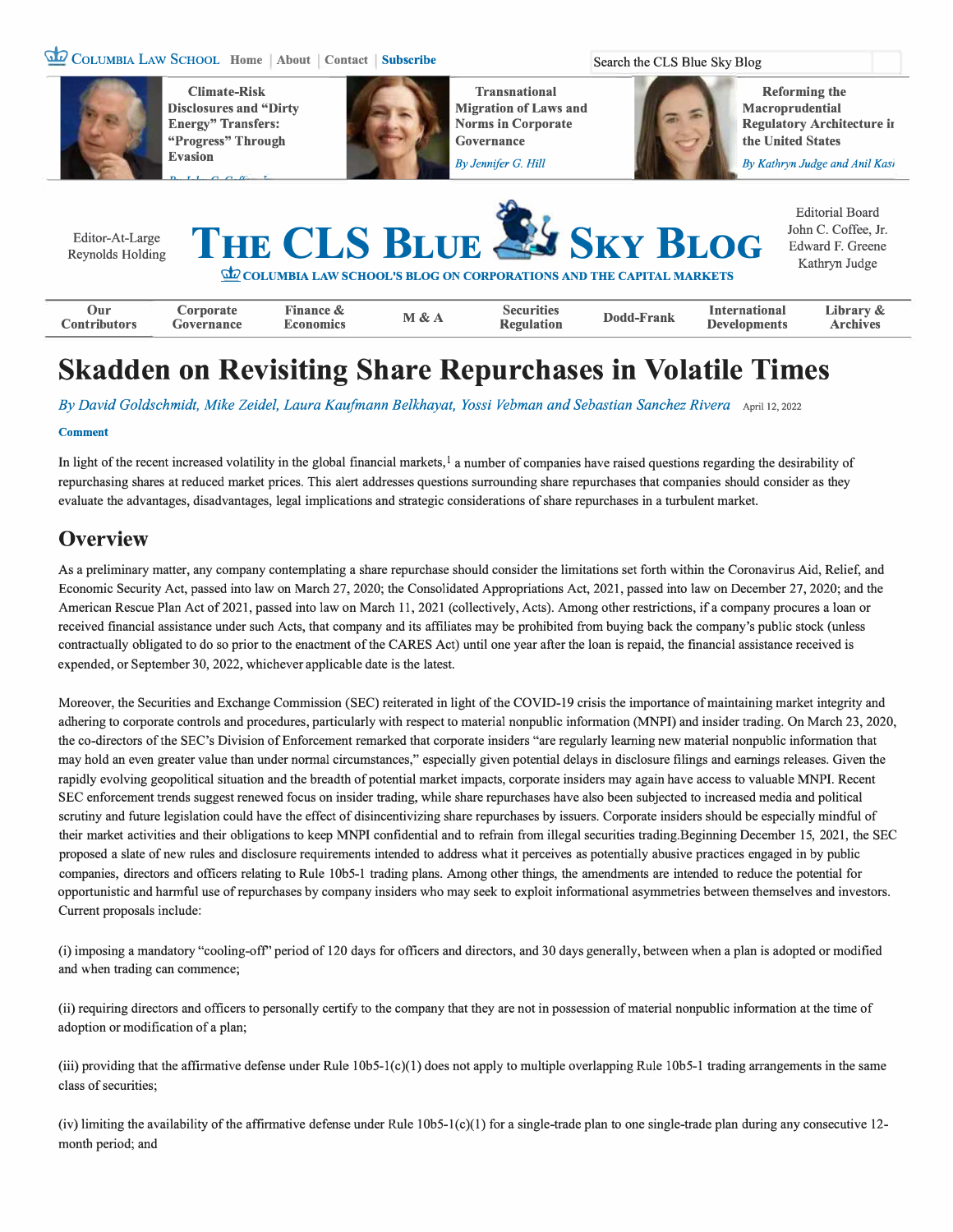(v) expanding the current good faith requirement that parties not only enter into Rule 10b5-1 plans in good faith but also operate the plans in good faith.<sup>2</sup>

If adopted, such rules would significantly impact many of the common practices that companies and their insiders have come to rely on to manage equity award programs and to conduct share repurchases and personal trading. Additionally, the proposed rules would impose increased reporting and disclosure requirements on both issuers and company insiders.3 We expect the SEC to focus on adopting final rules shortly after the conclusion of the comment period on April l, 2022, so issuers that are considering establishing new trading plans should consider the likelihood that upcoming new plans will need to comply with the proposed rules.

#### **What are the ways a company can repurchase its shares?**

A company can repurchase its shares in four principal ways, all of which are discussed below:

- 1. open market purchases;
- 2. issuer tender offers;
- 3. privately negotiated repurchases; and
- 4. structured programs, including accelerated share repurchase programs.

Most share repurchases are effected over time through open market purchases. These are often referred to as share repurchase programs or plans.

#### **Why should a company repurchase its shares?**

A company might consider repurchasing its shares for a number of reasons, including to:

- return capital to shareholders in a more tax-efficient manner than declaring dividends;
- signal to the market that its shares are undervalued and thus a good investment, particularly due to current volatility;
- offset the dilutive impact of merger and acquisition activity and exercises of employee stock options; and
- reduce outstanding share count, thereby increasing earnings per share or improving other metrics based on the number of outstanding shares.

A company contemplating a share repurchase should, after consultation with outside counsel and other advisers, ensure that it has the authority to repurchase its shares and confirm whether it is subject to any limitations or restrictions on repurchasing shares. Companies should review:

- relevant law of its state of incorporation, including laws setting forth capital or surplus requirements to repurchase shares. For example, Section 160 of the Delaware General Corporation Law prohibits a corporation from purchasing its shares of capital stock when the purchase "would cause any impairment of the capital of the corporation";<sup>4</sup>
- its organizational documents, including its certificate of incorporation and bylaws;
- any agreements that may restrict or limit its ability to repurchase its securities. In particular, credit agreements, indentures, shareholder agreements, call spread transactions and other similar documents and transactions should be reviewed carefully (for example, such agreements may include a restricted payments covenant that limits the repurchase of common shares);<sup>5</sup>
- any applicable requirements imposed by any stock exchange on which its shares are listed;  $6$  and
- tax and accounting treatment of share repurchases.

In addition, a company may not initiate a share repurchase (or establish a plan under Rule 10b5-l to do so in the future, as described below) at a time when the company possesses material nonpublic information.

#### **Should a company's board of directors explicitly approve the repurchase before it is implemented?**

Yes. Any share repurchase should be authorized and approved by a company's board of directors. Among the factors that the board should consider are the impact of the repurchase on the cash position of the company, the capital needs of the company and whether there is a better alternative use of the company's cash surplus, such as acquisitions or capital expenditures. The board should discuss and document the goal of the repurchase. By doing so, the board can demonstrate that it properly considered its shareholders' best interests and that it properly discharged its fiduciary duties. Furthermore, the board must consider the alignment of a repurchase with state laws, the company's constituent documents and agreements, stock exchange rules and tax and accounting treatment. For example, under Delaware law and the law of other states, directors may have personal liability for an unlawful share repurchase.

#### **Should a company publicly disclose its share repurchase program?**

Yes. In order to avoid potential liability for insider trading in connection with a share repurchase program, a company should publicly disclose the program prior to its commencement. Because the extent of the required public disclosure depends on the facts specific to the share repurchase program, a company should disclose the program after consultation with counsel. At a minimum, disclosure should include the following information and be made with enough time to allow the market to absorb the announcement:

- the estimated time period during which the purchases will be made;
- the maximum number of shares proposed to be acquired or the maximum amount of funds to be expended;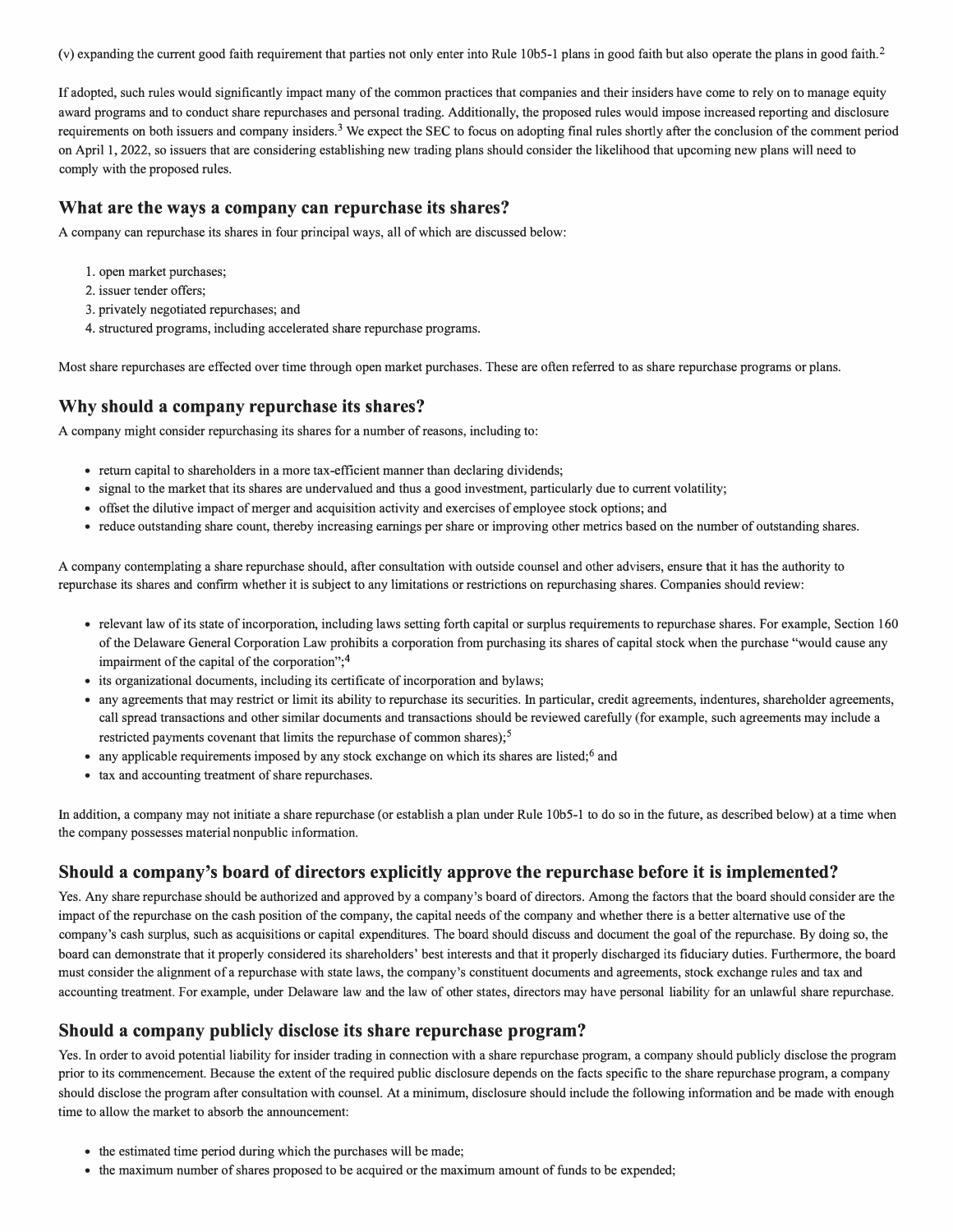- the objective of the acquisition of shares;
- any plan or proposal relating to the disposition of the shares to be purchased; and
- an indication of how the purchases will be made.

A company can disclose this information in a Form 10-Q or 10-K or by means ofa press release or Form 8-K, depending upon the timing of the approval and commencement of the program. The company should also issue a public announcement disclosing any material modifications to a share repurchase program (and should announce any increase in the size of a program).

#### **Is a company subject to any reporting requirements in connection with its repurchase program?**

Yes. Item 703 of Regulation S-K requires that, for all issuer repurchases of equity securities (whether an open market or private transaction), the company must disclose in its next periodic report the following information, in tabular form, for each month of the preceding fiscal quarter:<sup>7</sup>

- the total number of shares purchased;
- the average price paid per share;
- the number of shares purchased as part of a publicly announced program; and
- the maximum number of shares (or approximate dollar value) that may yet be repurchased under the program.

Additionally, for publicly announced programs, the SEC requires disclosure (in footnotes to the table) of the following information:

- the date of the announcement;
- the share or dollar amount approved by the board of directors;
- the expiration date (if any) of the program;
- each program that has expired during the last fiscal quarter; and
- each program that the issuer has determined to terminate prior to expiration or under which the issuer does not intend to make further purchases.

Companies generally also include disclosure in the liquidity and capital resource section of their "Management's Discussion and Analysis of Financial Condition and Results of Operations" in their annual and quarterly reports.

#### **How should a company consider earnings guidance preceding the company's implementation of a share repurchase program?**

As in the ordinary course of business, a company contemplating a share repurchase should examine its past earnings guidance to ensure that subsequent developments have not rendered such guidance materially misleading. Companies should pay close attention to earnings guidance given in the midst of a turbulent market and uncertain economic conditions because such guidance is more likely to be revealed, in hindsight, to have been based on faulty assumptions. Overly pessimistic guidance runs the risk of inducing investors to participate in a share repurchase where they otherwise would have abstained, particularly where more accurate projections would have pointed to stronger future earnings.To minimize the risk of potential liability under Rule 1 0b-5 in the current market environment, a company contemplating a share repurchase should be wary of allowing too much time to elapse between releasing its earnings guidance and implementing a share repurchase program. Initiating a contemplated share repurchase close to the time earnings guidance is released reduces the likelihood of subsequent developments retroactively rendering such guidance materially misleading. If developments arise that cause a company's prior earnings guidance to be misleading, the company should consult counsel and update such guidance before proceeding with its share repurchase.

# **Open Market Share Repurchase Programs**

#### *Avoiding fraudulent and manipulative practices*

#### **What legal issues should a company be aware of as it designs and implements its repurchase program?**

Sections 9(a) and 10(b) of the Securities Exchange Act of 1934 (the Exchange Act) prohibit fraudulent and manipulative practices in connection with an issuer's or "affiliated purchaser's"8 purchase and sale of the issuer's securities.

Rule lOb-18 provides a nonexclusive safe harbor against allegations of market manipulation under Sections 9(a)(2) and I0(b) of the Exchange Act and Rule lOb-5 under the Exchange Act solely by reason of the manner, timing, price and volume of the repurchases when the company's repurchases are made in accordance with the conditions set forth in the rule. Rule l 0b-18, however, does not protect against other types of violations of the Exchange Act and Rule l0b-5, such as violations arising from purchases made by an issuer on the basis of material nonpublic information.

In order to fall under Rule 10b-18's safe harbor, a company and its affiliated purchasers, taken together, must meet all the following conditions:

(i) **Manner:** All of the bids and purchases must be made through only one broker or dealer on any single day.9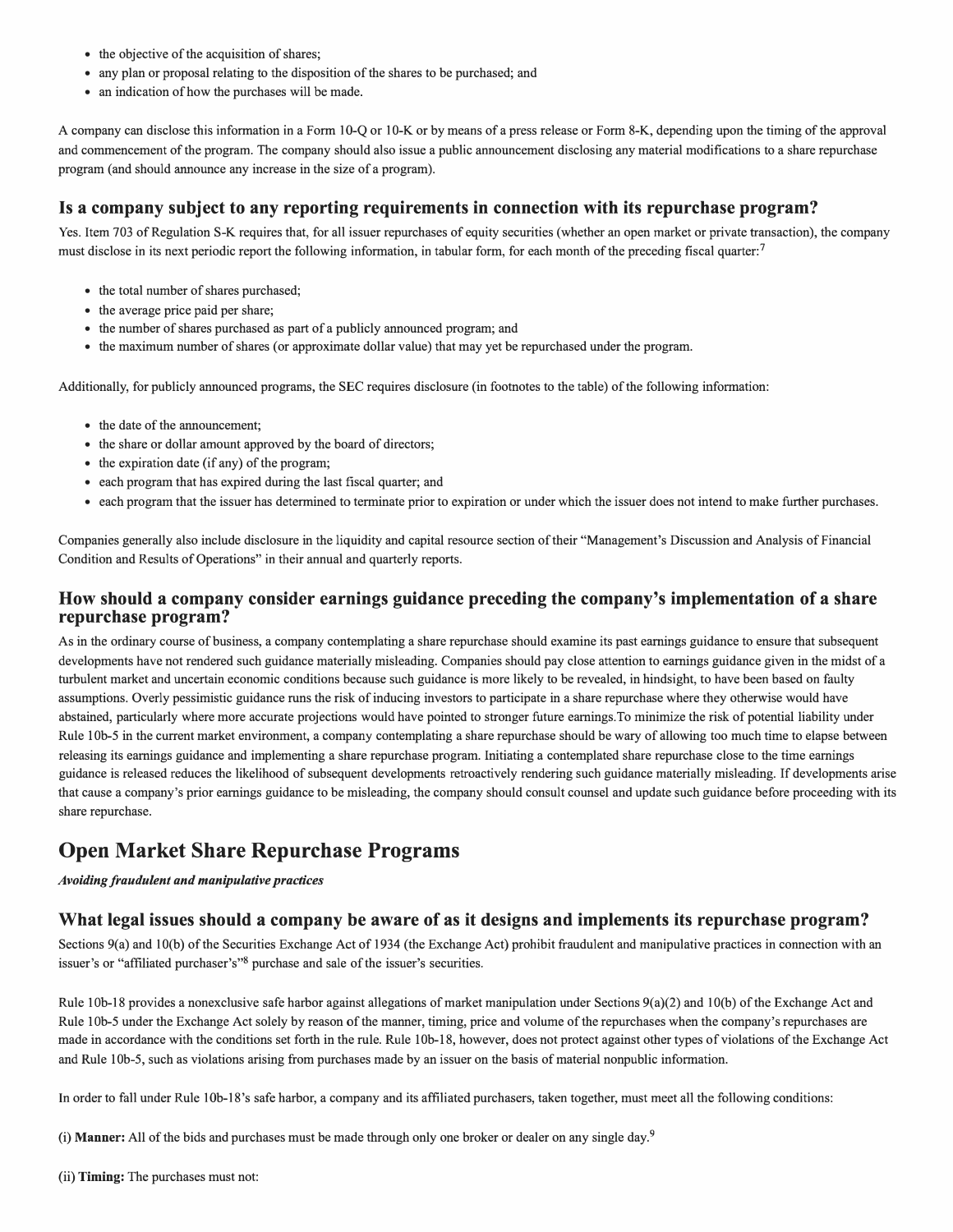(a) constitute the opening transaction;

(b) for a security that during the preceding four weeks has an average daily trading volume (ADTV) value<sup>10</sup> of at least \$1 million and a public float value of at least \$150 million: be made during the 10 minutes before the scheduled close of the primary trading session in the security's principal market or during the 10 minutes before the scheduled close of the primary trading session in the market where the purchase is made; and

(c) for all other securities: be made during the 30 minutes before the scheduled close of the primary trading session in the security's principal market or the 30 minutes before the scheduled close of the primary trading session in the market where the purchase is made.<sup>11</sup>

(iii) **Volume:** The aggregate purchases on any given day must not exceed 25% of the purchased security's ADTV. "Block" trades<sup>12</sup> typically will be included in computing a security's ADTV. However, once per week, "in lieu of purchasing under the 25 percent of ADTV limit for that day,"<sup>13</sup> a company or its affiliated purchasers may make one block trade of its shares without regard to the volume limit, provided that it does not make any other Rule 10b-18 purchases on the same day. Purchases made pursuant to this block trade exception will not be included in computing a security's ADTV for purposes of Rule l0b-18 volume limits.

(iv) **Price:** The purchases must not be made at a price that exceeds the highest independent bid or the last independent transaction price (whichever is higher) quoted or reported in the consolidated system at the time the purchase is made.<sup>14</sup>

The safe harbor applies on a daily basis, and a failure to meet any one of the four conditions will remove all of a company's repurchases from the safe harbor for the day.

Generally, companies attempt to comply with Rule l0b-18, including in their l0b-5 plans. Companies typically enter into an arrangement with a broker or dealer that agrees to implement the repurchase program according to the companies' instructions and in accordance with the requirements of Rule 10b-18. All of the major brokerage firms understand the Rule 10b-18 requirements and implement programs accordingly.

#### **What types of purchases are not protected by Rule lOb-18?**

In some instances, a company will not be able to avail itself of Rule 10b-18's safe harbor protection. Repurchases that are made as part of a plan or scheme to evade the federal securities laws, even if made in technical compliance with the rule, are not protected. In addition, the safe harbor does not apply to certain types ofrepurchases, including: (i) purchases made in a tender offer; (ii) purchases effected by or for an employee plan by an agent independent of the issuer; (iii) purchases of fractional security interests; or (iv) certain purchases during the period starting at the public announcement of a merger, acquisition or similar transaction involving a recapitalization and ending at the earlier of the completion of such transaction or the vote by target shareholders.<sup>15</sup> The safe harbor also does not apply to the repurchase of any security other than common stock (or an equivalent interest) or purchases made outside the United States.

#### **Should a company designing its repurchase program in accordance with Rule lOb-18 monitor the activities of its affiliated purchasers?**

Yes. For purposes of the single broker and volume requirements, the activities of affiliated purchasers will be aggregated with those of the company. Therefore a company should be aware of its affiliated purchasers' activities. Affiliated purchasers may include directors and officers of the company, significant shareholders or entities affiliated with significant shareholders.<sup>16</sup> However, the definition of "affiliated purchaser" is nuanced, and a company designing a repurchase program should consult with counsel to identify any potential affiliated purchasers.

# *Insider Trading*

Even if a repurchase is made in accordance with Rule I 0b-18, a company is not protected against other types of violations of the Exchange Act, such as violations arising from purchases made by the company while in possession of material nonpublic information.

### **What steps can a company take in order to avoid liability for insider trading?**

A company's position as the ultimate insider magnifies concerns about it purchasing shares while in possession of material nonpublic information. If any director, officer or employee of the company is in possession of material, nonpublic information about the company, the company should not be repurchasing shares. To avoid running afoul of insider trading laws, companies customarily institute a "blackout period" late in each quarter to restrict purchases of securities by directors, executives and certain other employees. Blackout periods can vary, so a company should consult counsel regarding an appropriate length for its blackout period given its individual circumstances.

If the company does not possess material nonpublic information, one step that the company can take in order to protect itself with respect to repurchases in the future is to implement a Rule 10b5-I trading plan. If the company is repurchasing outside of a Rule 10b5-1 trading plan, it should limit its purchases to periods when officers and directors are able to buy and sell securities of the company. In addition, the company can choose to disclose any material nonpublic information prior to any share repurchase if the company possesses material nonpublic information at a time when it is seeking to make a share repurchase outside of a Rule 10b5-1 trading plan.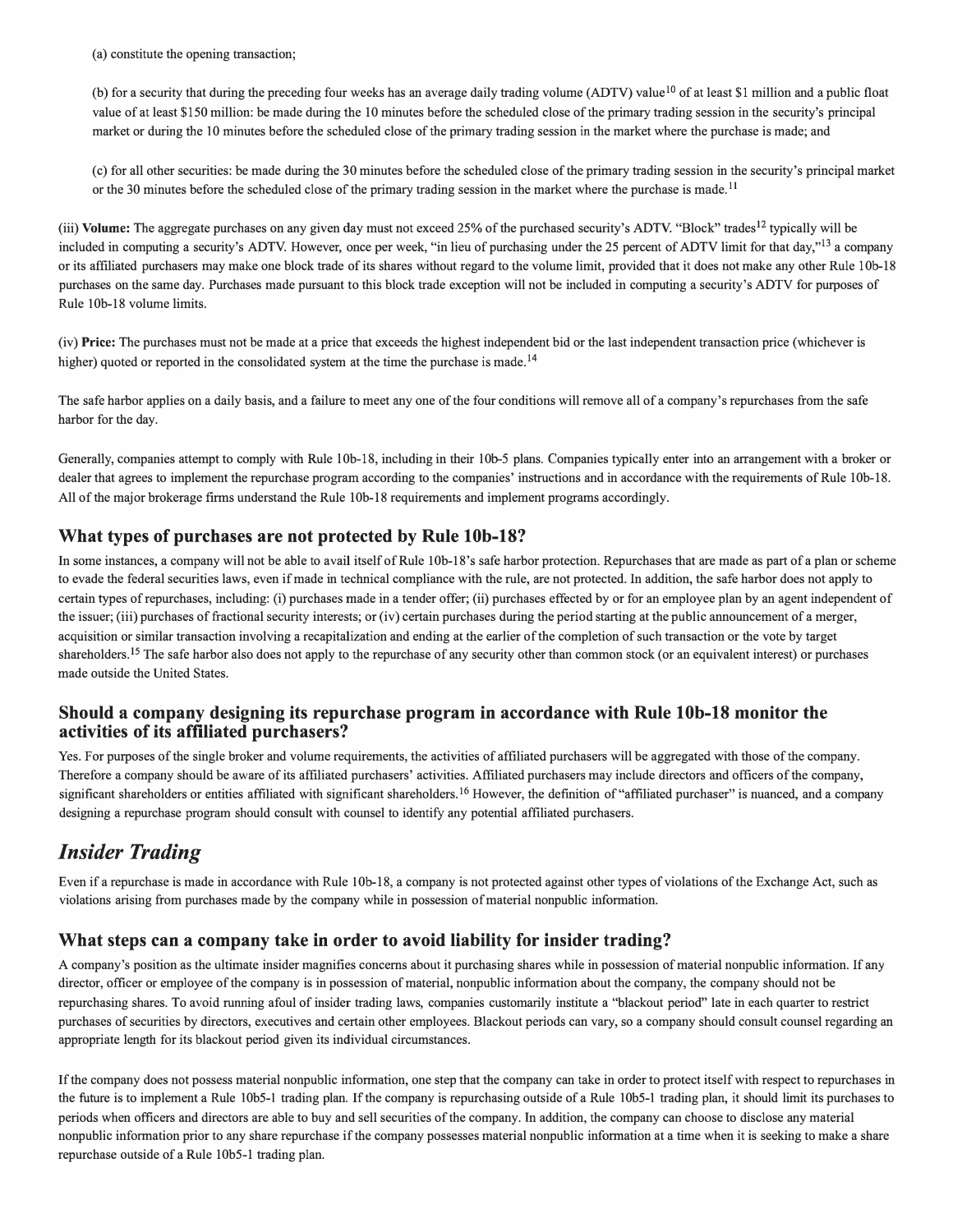### **What is a Rule 10b5-1 trading plan?**

A company engaged in a share repurchase program can establish a trading plan pursuant to Rule l 0b5-l in order to provide instructions to a broker to effect repurchases at a later date. This plan can be used to establish an affirmative defense to a claim that a company was aware of material nonpublic information when any such repurchases are then effected.

A trading plan must meet the following conditions to comply with Rule 10b5-1:

- **Trading must be preestablished.** The binding contract, trading instruction or written plan must be established at a time when the company is not in possession of material nonpublic information (and is usually established in a company's "window period").17
- **The plan must set trading criteria.** The binding contract, trading instruction or written plan either sets (or sets a formula for) the amount, price and date of purchases (a Rule 10b5-1 plan typically is not adopted in connection with a single purchase) or delegates those decisions to a broker or dealer.
- **No subsequent discretion is permitted as to the amount, price or dates of trades.** The binding contract, trading instruction or written plan does not allow the company to have further influence over how, when or whether to effect purchases. The company does, however, retain the discretion to terminate a Rule 10b5-1 plan.
- **The company must establish the plan in good faith.** The company must enter into the plan, and give all instructions thereunder, in good faith and not to evade the prohibitions of Rule l0b-5.
- **Only purchases pursuant to trading plan are permitted.** Purchases may only occur pursuant to the trading plan such that the company does not alter or deviate from the trading plan or enter into or alter a corresponding or hedging transaction with respect to the securities.

The advantage of a Rule 10b5-1 plan is that it allows a company to continue repurchasing its shares in the open market while in possession of material nonpublic information. The disadvantage of such a plan is that a company may lose discretion over its repurchases and will be at risk to market changes that may render the plan undesirable. A company can minimize the risks of an "autopilot" plan by limiting the duration, number of shares or amount of money subject to the plan and by taking advantage of the company's ability to set specified formulas for repurchases that vary depending upon market performance or other factors. In addition, implementing "side-by-side" programs may be possible whereby a Rule 10b5-l plan operates alongside a discretionary plan, allowing the company to take advantage of the ability to purchase during blackout periods provided by Rule I 0b5-l without giving up discretion over purchases during open window periods under the discretionary plan.

Many companies elect to disclose the existence of such plans or their intentions to enter into such a plan to effect some or all of an announced repurchase program. Recently, the SEC and the media have increased scrutiny of potential insider trading violations by corporate executives who relied on Rule 10b5 l plans to conduct their trades. Although the SEC has not focused on Rule 10b5-1 plans adopted by companies in connection with a share repurchase program, companies must take care when adopting or modifying such plans.

### **Rule 10b5-1 Plan Practice Tips**

- Plan ahead. Don't wait until the final days of your company's open window to start thinking about a Rule 10b5-1 plan.
- Carefully design plan instructions. Don't assume you can change them or terminate the plan if market conditions or the company's condition, strategy or forecast changes. Frequent modifications to a plan are more likely to invite SEC scrutiny.
- Carefully consider the dates established for transactions, including the potential impact of applicable cooling-off periods. Regular transactions over an extended period are preferable to a small number of large transactions.
- Consider a cooling-off period before any transactions under the Rule 10b5-1 plan will occur.
- Do not enter into a Rule 10b5-l plan at a time when the company possesses material nonpublic information or, with the benefit of hindsight, may be viewed as possessing material nonpublic information.

# *Regulation M*

### **How does Regulation M impact a company's share repurchase program?**

Regulation M restricts the behavior of a company, its selling shareholders, offering participants and the company's affiliated purchasers during a "distribution" of securities. Those parties, with certain exceptions, are prohibited from bidding for, purchasing or attempting to induce any person to bid for or purchase any security that is the subject of a distribution. The parties are bound by Regulation M for the applicable restricted period that commences either one or five trading days before pricing (depending on trading volume and public float) and continues until the completion of the distribution. Therefore a company that intends to undertake a distribution of securities will need to suspend a repurchase program to comply with Regulation M. If the company is using a 10b5-l plan, the plan can be written to automatically suspend purchases during the relevant restricted period.

### **What types of transactions may qualify as "distributions" under Regulation M?**

A "distribution" is defined in Rule 100 of Regulation M as "an offering of securities, whether or not subject to registration under the Securities Act, that is distinguished from ordinary trading transactions by the magnitude of the offering and the presence of special selling efforts and selling methods." A distribution under Regulation M may include public equity offerings, at-the-market offerings, forced conversions of securities, private offerings, tender offers, exchange offers, offerings of convertible or exchangeable securities, and mergers involving the issuance of shares of stock.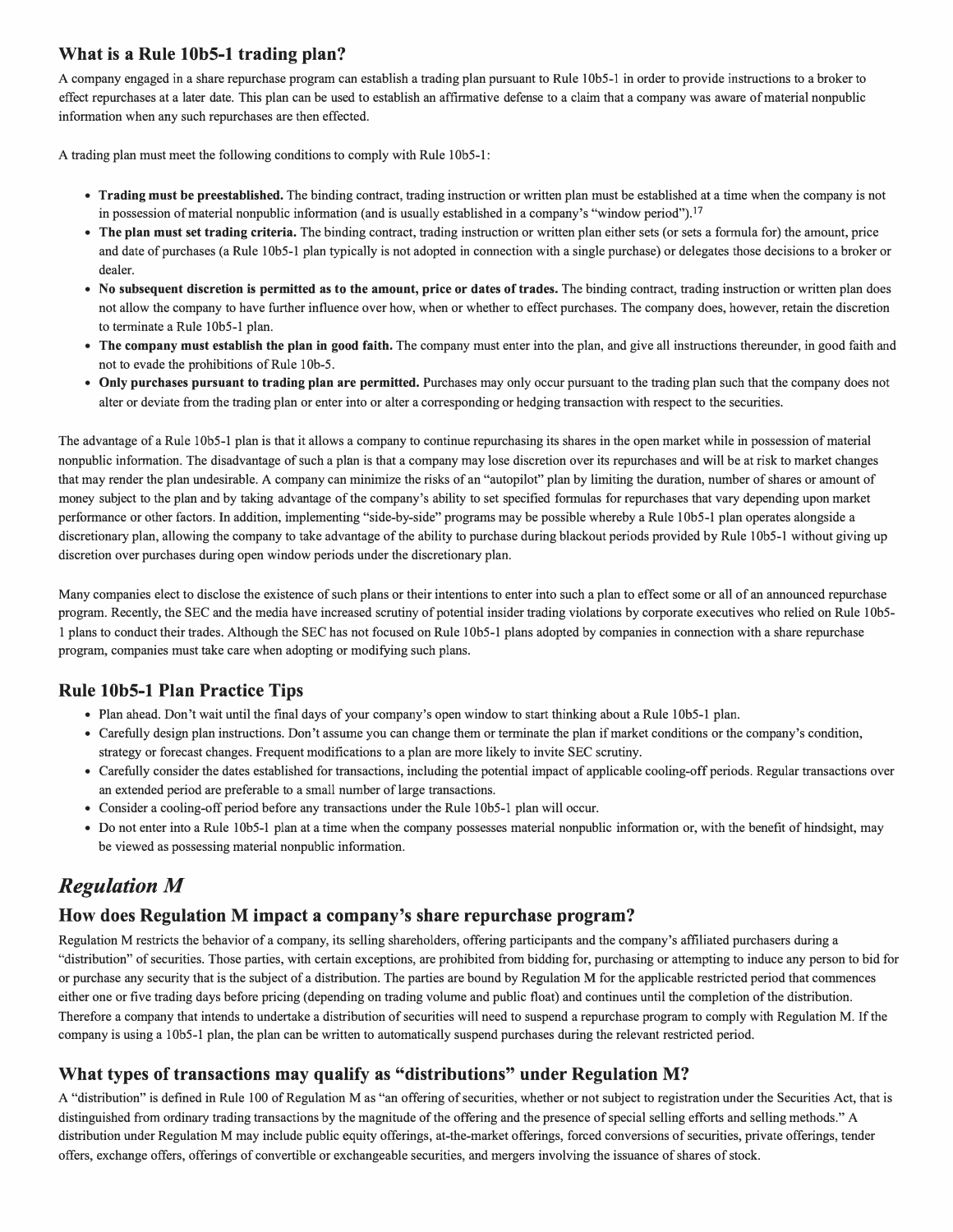Because the definition of "distribution" under Regulation M is complex, a company should consult counsel to determine whether the company is engaged in such an offering before proceeding with, and during the pendency of, a share repurchase program.

# **Issuer Tender Offers**

Some companies may elect to make a tender offer to repurchase their shares. However, most company share repurchases are effected over a period of time through open market purchases and in a manner that avoids characterization as a tender offer to avoid the significant disclosure and substantial procedural requirements under Rule l3e-4 of the Exchange Act to which they are subject. Issuer tender offers may be structured as a "fixed price" tender offer or a "Dutch auction" tender offer in which the company offers to repurchase a fixed maximum number of shares within an identified range of prices. A company may consider making a tender offer in order to repurchase a large number of shares at one time without being subject to the volume limitations under Rule l0b-18.

#### **What constitutes a tender offer?**

The term "tender offer" is not defined in U.S. securities law, and there is no bright-line test to determine what constitutes a tender offer. Neither the SEC nor Congress has defined the term. However, several courts have adopted an eight-factor standard initially proposed by the SEC. The courts have consistently ruled that the determination of a tender offer is a fact-based determination. Thus, depending on a company's particular circumstances, the presence or absence of one or more of the following factors will not be dispositive, and one or more of the following factors may be more determinative than the others:

- 1. The offer includes an active and widespread solicitation of shareholders.
- 2. The offer involves solicitation of a substantial percentage of the issuer's shares.
- 3. The offer to purchase is made at a premium over the market price.
- 4. The terms of the offer are set and not negotiable.
- 5. The offer is contingent on the tender of a fixed minimum number of shares, often subject to a fixed maximum number to be purchased.
- 6. The offer is open only for a limited period of time.
- 7. The offerees are pressured to sell their shares.
- 8. Public announcements of a repurchase program come before or accompany rapid accumulation of large amounts of the company's securities.

#### **Will a share repurchase program that complies with Rule lOb-18 constitute a tender offer?**

Typically, no. A share repurchase program that complies with Rule I 0b-18 should not constitute a tender offer because the purchases are made at the prevailing market price and without any solicitation of shareholders. Companies should carefully construct programs that do not take advantage of the safe harbor and monitor them to avoid triggering any tender offer concerns.

### **What is required of a company contemplating a tender offer?**

A company's tender offer must comply with significant disclosure and substantive requirements under Rule 13e-4 of the Exchange Act and additional restrictions, including:

- the offer must remain open for at least 20 business days following commencement;
- the offer must remain open for at least 10 business days following any increase or decrease in the offering price or in the percentage of securities sought;
- the offer must be made to all holders, and all tendering shareholders must receive the highest price paid for any share tendered in the offer;
- the offer must permit tendered securities to be withdrawn as long as the offer is open and, if no longer open but not yet accepted for payment, after the expiration of 40 business days from commencement;
- if the issuer will purchase fewer than all tendered securities, it generally must purchase from tendering security holders pro rata, based on the number of securities tendered by each such holder; and
- before the company may repurchase any other shares, it must observe a cooling-off period of IO business days after the closing of the tender offer.

Companies making a tender offer are required to file with the SEC a tender offer statement on Schedule TO and amendments to Schedule TO to report any material changes and the final results of the tender offer. The SEC has the discretion to comment on the tender offer [statement] and related materials. In addition, the company must file all written communications it or its affiliates make relating to the tender offer.

### **What is a "going private" transaction and what are its implications?**

The purchase of any equity security by a company or its affiliated purchasers is considered a "going private" transaction and subject to Rule 13e-3 oftbe Exchange Act if the purchase is intended to or is reasonably likely to cause, either directly or indirectly, the company's common stock to be either (i) held by fewer than 300 persons (based on registered holders, not beneficial holders) or (ii) no longer listed on an exchange or quoted on an interdealer quotation system. If a company's program constitutes a going-private transaction, the transaction will be subject to significant additional timing and disclosure requirements under Rule 13e-3, including disclosure relating to the fairness of the transaction. A company's repurchase program designed to adhere to Rule 10b-18's restrictions typically will not constitute a going-private transaction.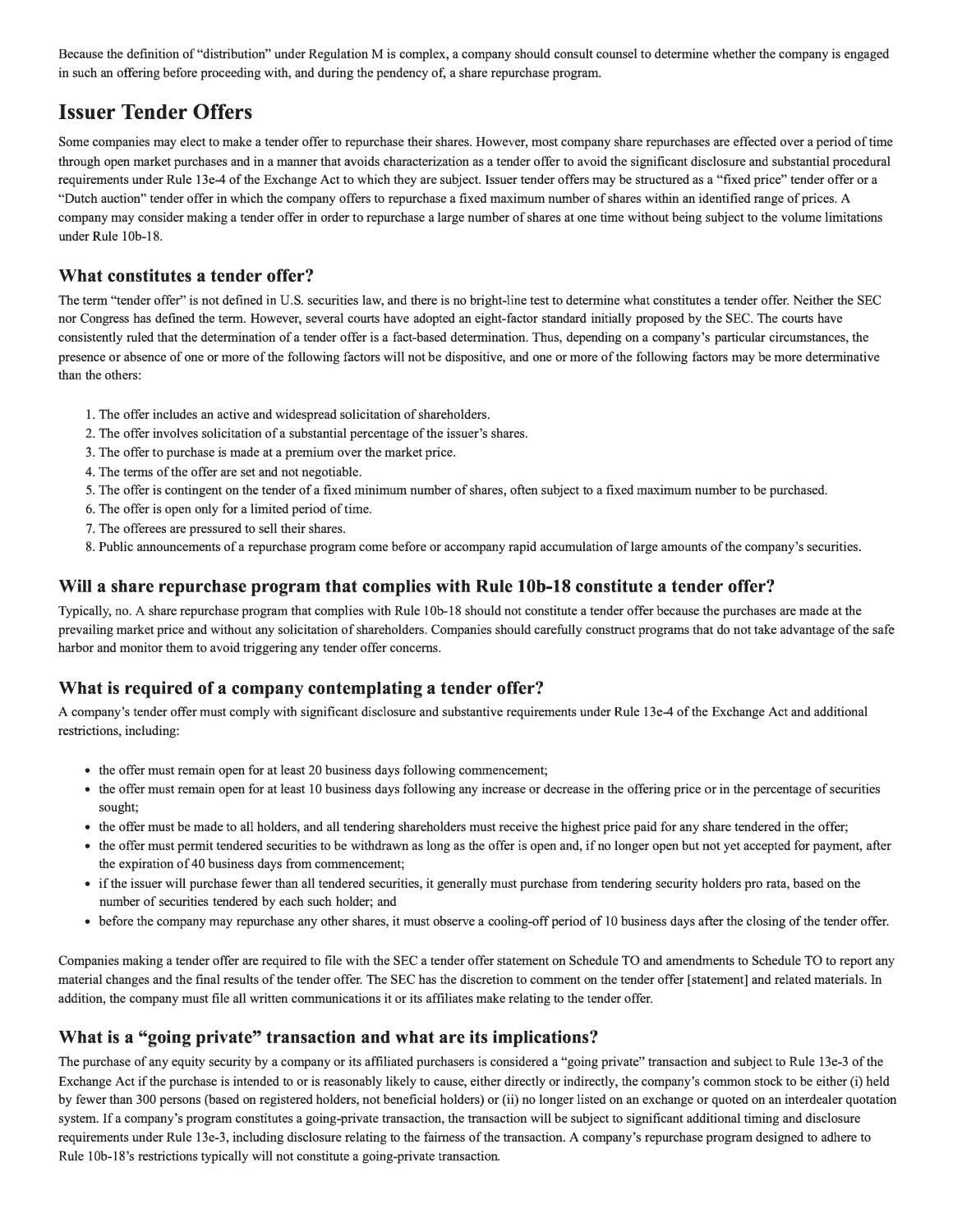# **Privately Negotiated Repurchases**

A privately negotiated share repurchase is another way for a company to repurchase its shares. Rather than repurchase its shares on an exchange or in the over-the-counter market *(i.e.,* an open market repurchase), a company may decide to enter into share purchase agreements with individual shareholders.

### **What are the benefits of privately negotiated repurchases and how are they implemented?**

Companies may consider entering into one or more privately negotiated repurchases to effect a share repurchase because these arrangements can provide a company a means to repurchase a sizable amount of its shares quickly. However, as the number of shareholders that are approached increases, companies may face significant administration expenses as well as potential illegal tender offer concerns. As a result, privately negotiated repurchases typically are limited to a few sellers. Like all share repurchase programs, privately negotiated transactions also are subject to Rule 10b-5's prohibitions on repurchases made while in possession of material nonpublic information. Often the sellers provide representations and warranties about, among other things, their financial sophistication and knowledge about the company. Sellers also may waive certain claims against a company in connection with a sale. <sup>18</sup>

### **Are privately negotiated repurchases covered by the Rule lOb-18 safe harbor?**

No. In a no-action letter, the SEC declared that privately negotiated repurchases are not eligible for the Rule 10b-18 safe harbor,<sup>19</sup> noting that privately negotiated purchases typically present little potential for manipulative practices and therefore do not require the protection of the safe harbor. Even though a company effectuating a privately negotiated repurchase may not avail itself of the rule's safe harbor, the company must nevertheless consider the applicability of the Exchange Act's general anti-fraud and anti-manipulation provisions. Helpfully, shares repurchased pursuant to a privately negotiated repurchase are not included in a company's daily volume limitation calculation, so a company may privately repurchase shares while also engaged in repurchases on the open market.

# **Accelerated Share Repurchases (ASRs)**

Accelerated share repurchase programs are a popular method companies use to repurchase their shares and are an alternative to open market repurchases, issuer tender offers and standard Rule 10b5-l trading plans. Structured as bilateral negotiated agreements entered into by companies with bank counterparties, ASRs are documented using the International Swaps and Derivatives Association (ISDA) architecture, including the 2002 ISDA Equity Derivative Definitions.

### **Structure Overview**

In a typical ASR, the company makes an upfront payment to the bank counterparty and the bank counterparty concurrently delivers a number of shares, which the company immediately retires, and which results in an immediate increase in earnings per share. The number of shares is commonly set at 80%-85% of the number of shares equal to the upfront amount (the prepayment amount) divided by the current stock price. In order to satisfy its delivery obligation, the bank counterparty will borrow such shares from stock lenders in the market.

During the term of the ASR, the bank counterparty will purchase shares in the market to close the short position and acquire enough shares for final settlement (if any). Generally, the arithmetic average of the daily volume-weighted average prices (VWAP) during the period the bank counterparty is buying shares will determine the effective price that the company will pay to repurchase its shares, subject to a discount agreed to with the bank counterparty at the inception of the ASR. The company and the bank counterparty will agree on a term for the ASR upon the entry into the program, but the bank counterparty will have the right, on and after an agreed-upon date, to conclude the ASR prior to the scheduled end date. Upon the maturity date, the bank counterparty will typically deliver to the company an additional number of shares.

To the extent that the stock price rises significantly during the term of the ASR, the initial delivery of shares by the bank counterparty may have constituted an over-delivery, as the upfront payment may have been insufficient to purchase the initially delivered shares based on the higher stock price during such period. In that case, the company will be required to return value (in shares or cash) to the bank counterparty at the end of the ASR.

The ASR structure may be tailored for a specific company's goals, including the use of collars, variable notional amounts, knockout features, multibank arrangements and concurrent repurchase plans.

### **Key Benefits**

- While the price the company ultimately pays for its repurchased shares is tied to the average daily VWAP, the company will negotiate a discount to such average daily VWAP in the ASR documentation.
- From an accounting perspective, an ASR consists of an upfront treasury stock transaction, which immediately reduces the numbers of outstanding basic and diluted shares for purposes of earnings-per-share calculations and an equity-linked contract on the company's own stock, but the accounting treatment can be sensitive to the specific terms and provisions of the ASR.
- From a messaging standpoint, relative to other methods of returning capital to shareholders, an ASR provides a clear and strong indication to the market of the company's commitment to repurchase its shares.

### **Other Considerations**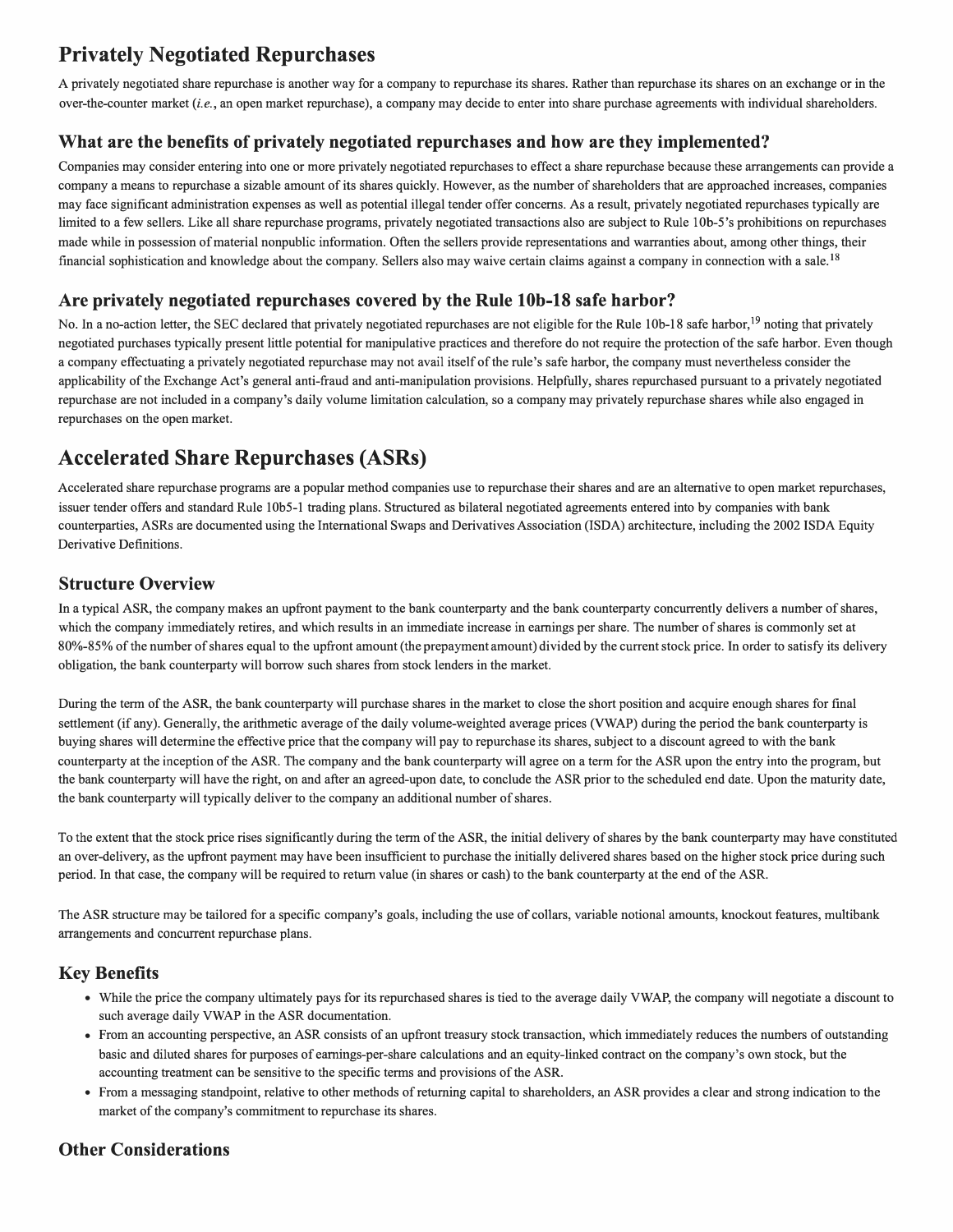- While purchases made pursuant to an ASR do not fall within the Rule 10b-18 safe harbor, in practice, ASRs are structured to meet many of the rule's requirements, such as not allowing more than one dealer to be in the market purchasing shares on any given day. ASRs are also typically structured as 10b5-1 plans.
- ASRs typically impose limitations on the company's ability to purchase shares outside of the ASR during the term of the ASR, and necessary carve-outs must be negotiated in advance.
- ASRs also typically prohibit companies from taking any action that would cause a restricted period with respect to their shares for purposes of Regulation M during the term of the ASR.
- Significant corporate events, such as assets sales or dispositions, mergers and tender offers, and changes in dividends rates, may give the bank counterparty adjustment and/or termination rights under the terms of the ASR.
- Companies should consider disclosure issues on a case-by-case basis, taking into account materiality, size and any prior disclosure of the authorization for the share repurchase.
- The accounting for ASRs is complicated, and the ASR documentation must be carefully analyzed to ensure that the company obtains the proper accounting treatment. Failure to structure and document the ASR correctly may result in significant undesired accounting consequences. We typically recommend to our clients to seek the advice of the technical accounting team at the inception of the ASR process.

As discussed earlier in this alert, on December 15, 2021, in the SEC Releases, the SEC proposed new amendments to (i) "modernize and improve disclosure" related to an issuer's share repurchases and (ii) add new conditions to expand affirmative defenses available under Rule 10b5-1(c)(1) "to address concerns about the abuse of the rule to opportunistically trade securities on the basis of material nonpublic information."

#### **Conclusion**

Many companies face and will continue to face important choices regarding how best to allocate their surplus cash. An increasing number have chosen to repurchase shares of their stock. Companies should assess the legal considerations surrounding share repurchases discussed in this alert in order to make informed decisions. If a company elects to implement a repurchase program, the company should take actions to ensure that the individuals tasked with implementing the program understand the applicable legal (and any contractual) restrictions and requirements and that the necessary processes are in place to maintain compliance. In particular, we recommend that companies adopting new share repurchase programs, trading plans and insider trading policies or considering amendment to their existing programs work with their legal counsel to align each program with the proposed rules in the SEC releases, thereby positioning their plans to comply with such rules immediately upon adoption of the updates.

#### ENDNOTES

1 Among the causes of increased volatility are: (i) the expiry of fiscal and monetary policies approved in response to the downturn caused by the COVID-19 pandemic; (ii) the U.S. Federal Reserve Board's announcements and actions signaling to the market the board's intention to reduce its balance sheet by steadily tapering its asset purchases and raising interest rates; (iii) the continued reverberations of the COVID-19 pandemic and the potential impact of future variants, including disruptions to global supply chains that in tum kindled generalized inflationary pressures on wages, commodities and consumer goods, which the U.S. economy has not experienced in over 40 years; (iv) the outbreak of hostilities between Russia and Ukraine; and (v) the coordinated geopolitical response of Europe, the United States and other countries imposing economic sanctions on Russia and certain Russian citizens in response to Russia's military invasion of Ukraine.

2 For additional discussion of these proposals, see our December 20, 2021, client alert "SEC Announces Proposals Relating to Rule 1 0b5-l, Share Repurchases and Other Matters."

3 New disclosures requirements would (i) require daily purchase disclosure on a new Form SR, which issuers would furnish to the SEC one business day after execution of an issuer's share repurchase order; (ii) impose additional disclosure under amended Item 703 of Regulation S-K (Item 703) regarding the structure of an issuer's repurchase program and its share repurchases; (iii) modify the form ofreporting required pursuant to Item 703 and Form SR to require using Inline eXtensible Business Reporting Language (Inline XBRL); (iv) require new quarterly disclosure regarding the adoption and termination of Rule I 0b5-1 trading arrangements and other trading arrangements of directors, officers and issuers, as well as the terms of such trading arrangements, and require that the disclosure be reported using Inline XBRL; (v) mandate that an issuer disclose in Form 10-K or Form 20-F whether or not (and if not, why not) the issuer has adopted insider trading policies and procedures that govern the purchase, sale or other disposition of the registrant's securities by directors, officers and employees that are reasonably designed to promote compliance with insider trading laws, rules and regulations, and, if the issuer has adopted such policies and procedures, the issuer would be required to (a) disclose such policies and have them be subject to the principal executive and principal financial officer certifications required by Section 302 of the Sarbanes-Oxley Act and (b) tag them using Inline XBRL; (vi) solicit new disclosure regarding grants of equity compensation awards such as stock options and stock appreciation rights (SARs) close to the time of the issuer's disclosure of material nonpublic information (including earnings releases and other major announcements) and require that the disclosure be reported using Inline XBRL; and ( vii) require prompt disclosure on Form 4 of dispositions resulting from gifts of securities by insiders within two business days after such a gift is made.

4 A Delaware corporation generally will not be deemed to have impaired its capital if, following the share repurchase, the value of its assets exceeds its liabilities by an amount at least equal to its "stated capital." A corporation's stated capital often is equal to the aggregate par value of all outstanding shares. The amount by which net assets exceeds stated capital is referred to as "surplus." A "revaluation" of assets and liabilities to reflect fair value  $-$  a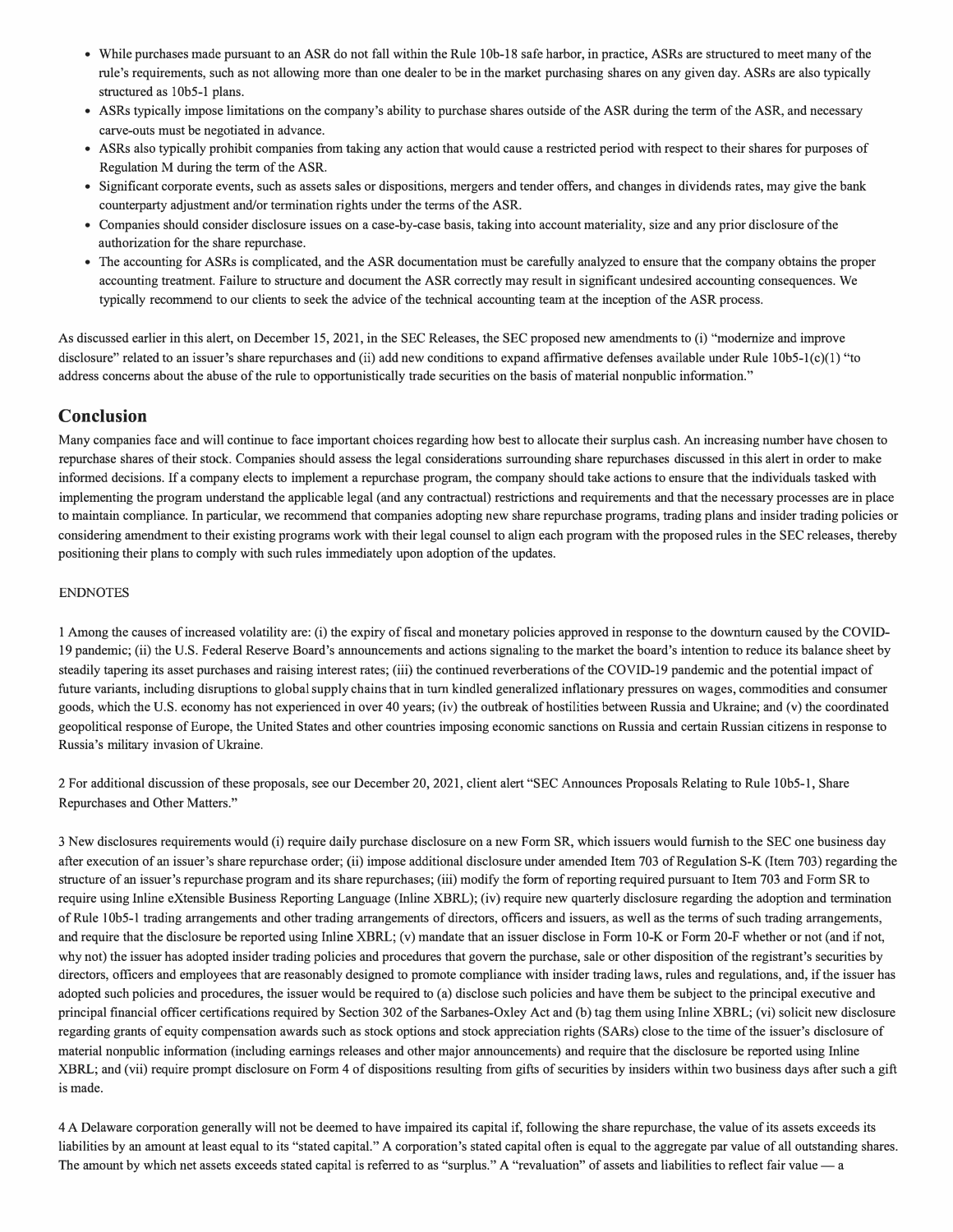technique known as "revaluation surplus" — often is utilized by companies seeking to repurchase shares when the historical financial statements do not reflect the availability of adequate surplus.

5 A close review of the company's debt agreements will be important in connection with any potential share repurchase program. In addition to any explicit prohibitions or limitations contained in any debt agreement, the company also must consider how a repurchase could inadvertently and negatively affect its financial ratios.

6 Stock exchange rules regarding advance notice of material corporate developments and other filings may apply.

7 Foreign private issuers are required to report their repurchases pursuant to Item 16( e) of Form 20-F, and closed-end management investment companies that are registered under the Investment Company Act of 1940 must report their repurchasing activity pursuant to Item 9 of Form N-CSR. 17 C.F.R. § 240.l0b-18.

8 Under Rule 10b-18, a person or entity is an "affiliated purchaser" if it (i) acts, directly or indirectly, in concert with the issuer for the purpose of acquiring the issuer's securities or (ii) is "an affiliate who, directly or indirectly, controls the issuer's purchases of such securities, whose purchases are controlled by the issuer, or whose purchases are under common control with those of the issuer; provided, however, that 'affiliated purchaser' does not include a broker, dealer, or other person solely by reason of such broker, dealer, or other person effecting Rule 1 0b-18 purchases on behalf of the issuer or for its account, and does not include an officer or director of the issuer solely by reason of that officer or director's participation in the decision to authorize Rule l0b 18 purchases by or on behalf of the issuer."

9 Rule 1 0b-1 S(b )(1) states that the "one broker or dealer" requirement will not apply to purchases that were not solicited by or on behalf of a company or its affiliated purchasers. The rule also requires that, in the event Rule I0b-18 purchases are made by or on behalf of more than one affiliated purchaser (or a company and one or more of its affiliated purchasers) on a single day, the issuing company and its affiliated purchasers must use the same broker or dealer. Moreover, where Rule l0b-18 purchases are made on a company's behalf by a broker-dealer that is not an electronic communication network (ECN) or other alternative trading system (ATS), that broker-dealer is permitted to access ECN or other ATS liquidity in order to execute repurchases on behalf of the company (or any affiliated purchaser) on that day.

10 The SEC has stated that in calculating the dollar value of ADTV, any reasonable and verifiable method may be used. The value is generally derived from multiplying each day's volume of shares (the volume publicly reported during the four calendar weeks preceding the week in which the Rule l0b-18 purchase is effected) by the closing price on that day, but may also be derived from multiplying the number of shares by the price in each trade. ADTV should be calculated on a per-share basis (as opposed to a dollar basis).

11 However, under Rule 10b-18(b)(2), repurchases may be made after the close of the primary trading session until the end of the period in which last sale prices are reported in the consolidated system, as long as such purchases (i) satisfy the rule's requirements and (ii) are made at prices that do not exceed the lower of the closing price of the primary trading session in the security's principal market and any lower bids or sale prices subsequently reported in the consolidated system. During this period, the one broker or dealer requirement still applies, but a company is permitted to make Rule I 0b-18 purchases using a different broker or dealer from the one used during the primary trading session. However, the company's purchase may not be the opening transaction of the session following the close of the primary trading session.

12 "Block" trades are defined by Rule 10b-18(a)(5) to include: (i) purchases of at least \$200,000; (ii) purchases of at least 5,000 shares that have a purchase price of at least \$50,000; or (iii) purchases of at least 20 round lots of a security where the purchased quantity represents 150% or more of the trading volume for that security (if trading volume data is available), and, if trading volume data is not available, at least 20 round lots of the security that total at least .001 % of the outstanding shares of the security, exclusive of any shares owned by an affiliate.

#### 13 Rule 10b-18(b)(4).

14 In the event that a security's transaction prices are not quoted or reported in the consolidated system, Rule 10b-18(b)(3) requires that purchases of the security not exceed the highest independent bid or the last independent transaction price, whichever is higher, displayed on any national securities exchange or any interdealer quotation system that displays at least two priced quotations for the security, at the time the purchase is made. For all other securities, purchases made under the rule must not exceed the highest bid obtained from three independent dealers.

15 Under Rule 10b-18(a)(l3), the merger exclusion does not apply when: (i) the purchase price is solely cash and there is no valuation period with respect to the purchase price; (ii) the repurchases made on any single day do not exceed the lesser of25% of the security's four-week ADTV or the issuer's average daily Rule 10b-18 purchases during the three full calendar months preceding the announcement of the transaction; or (iii) the repurchases are block purchases that do not exceed the average size and frequency of the company's "block" purchases during the three full calendar months preceding the announcement of the transaction.

16 Under Rule lOb-18, the issuing company's corporate officers or directors are not affiliated purchasers simply because they participated in the decision to authorize a Rule l0b-18 program, although they may still otherwise qualify as affiliated purchasers. Furthermore, the target company of an acquirer may